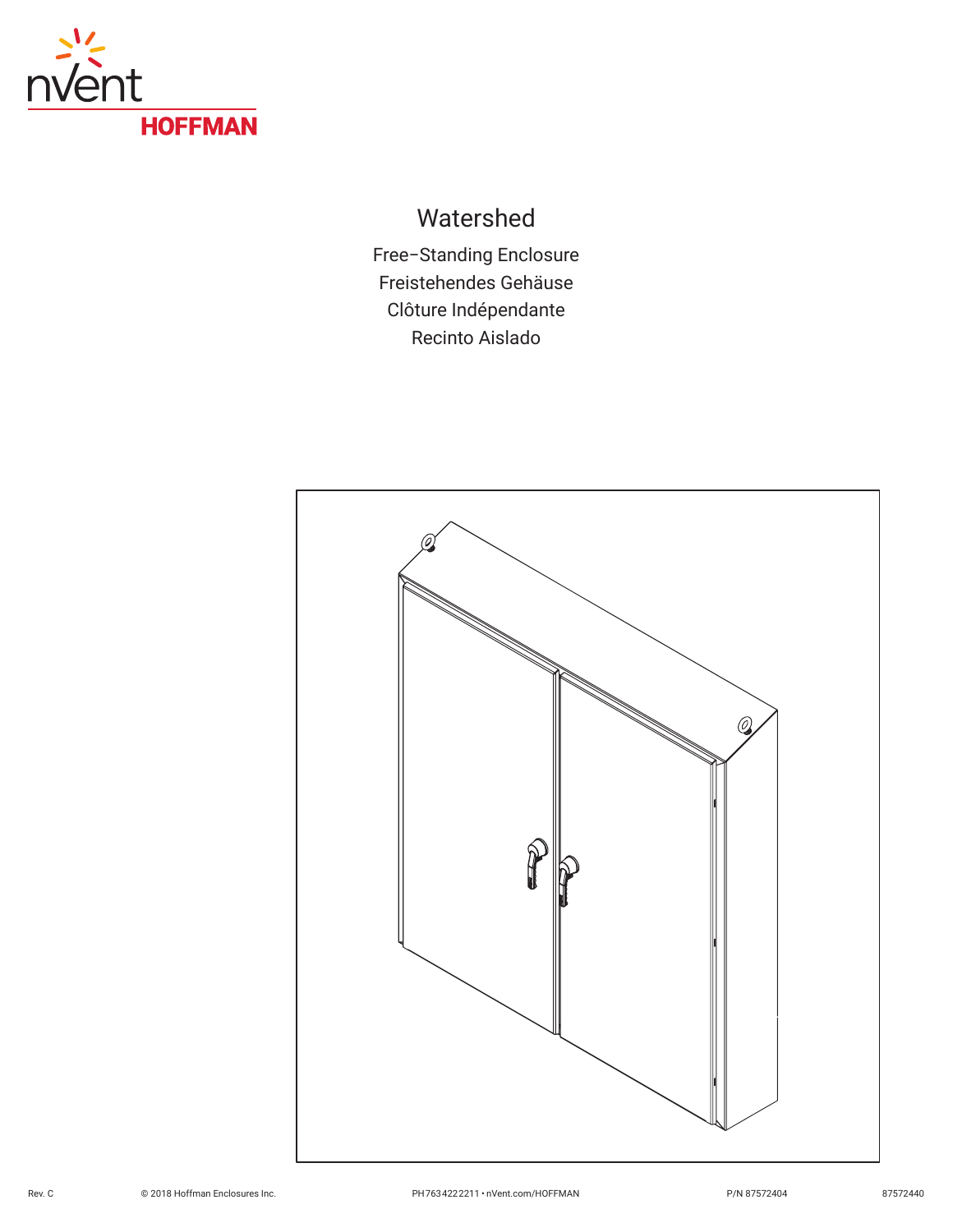|                                                                                                                                                                                                                            | WARNING A WARNUNG A AVERTISSEMEMENT A<br>PRECAUCION                                                                             |
|----------------------------------------------------------------------------------------------------------------------------------------------------------------------------------------------------------------------------|---------------------------------------------------------------------------------------------------------------------------------|
|                                                                                                                                                                                                                            | Enclosure is TOP-HEAVY                                                                                                          |
|                                                                                                                                                                                                                            | Stabilize enclosure before opening doors.<br>Follow guidelines in "Large Enclosure Handling Manual".                            |
|                                                                                                                                                                                                                            | Einschließung ist OBERES SCHWERES                                                                                               |
|                                                                                                                                                                                                                            | Stabilisieren Sie Einschließung vor Öffnung Türen.<br>Folgen Sie Richtlinien in der "Large Einschließung, die Handbuch "anfaßt. |
|                                                                                                                                                                                                                            | La clôture est LOURDE SUPÉRIEUR                                                                                                 |
|                                                                                                                                                                                                                            | Stabilisez la clôture avant des portes d'ouverture.<br>Suivez les directives dans la clôture de "Large manipulant le manuel".   |
|                                                                                                                                                                                                                            | El recinto es PESADO SUPERIOR                                                                                                   |
|                                                                                                                                                                                                                            | Estabilice el recinto antes de puertas de la abertura.<br>Siga las pautas en el recinto del "Large que maneja el manual".       |
| To get additional copies of the "Large Enclosure Handling Manual", call 1-800-355-3560.                                                                                                                                    |                                                                                                                                 |
| Zusätzliche Kopien der "Large Einschließung erhalten, die Handbuch ", Anruf 1-800-355-3560 anfaßt.                                                                                                                         |                                                                                                                                 |
| Pour obtenir les copies additionnelles de la clôture de "Large manipulant le manuel", appel 1-800-355-3560.<br>Para conseguir las copias adicionales del recinto del "Large que maneja el manuel", llamada 1-800-355-3560. |                                                                                                                                 |

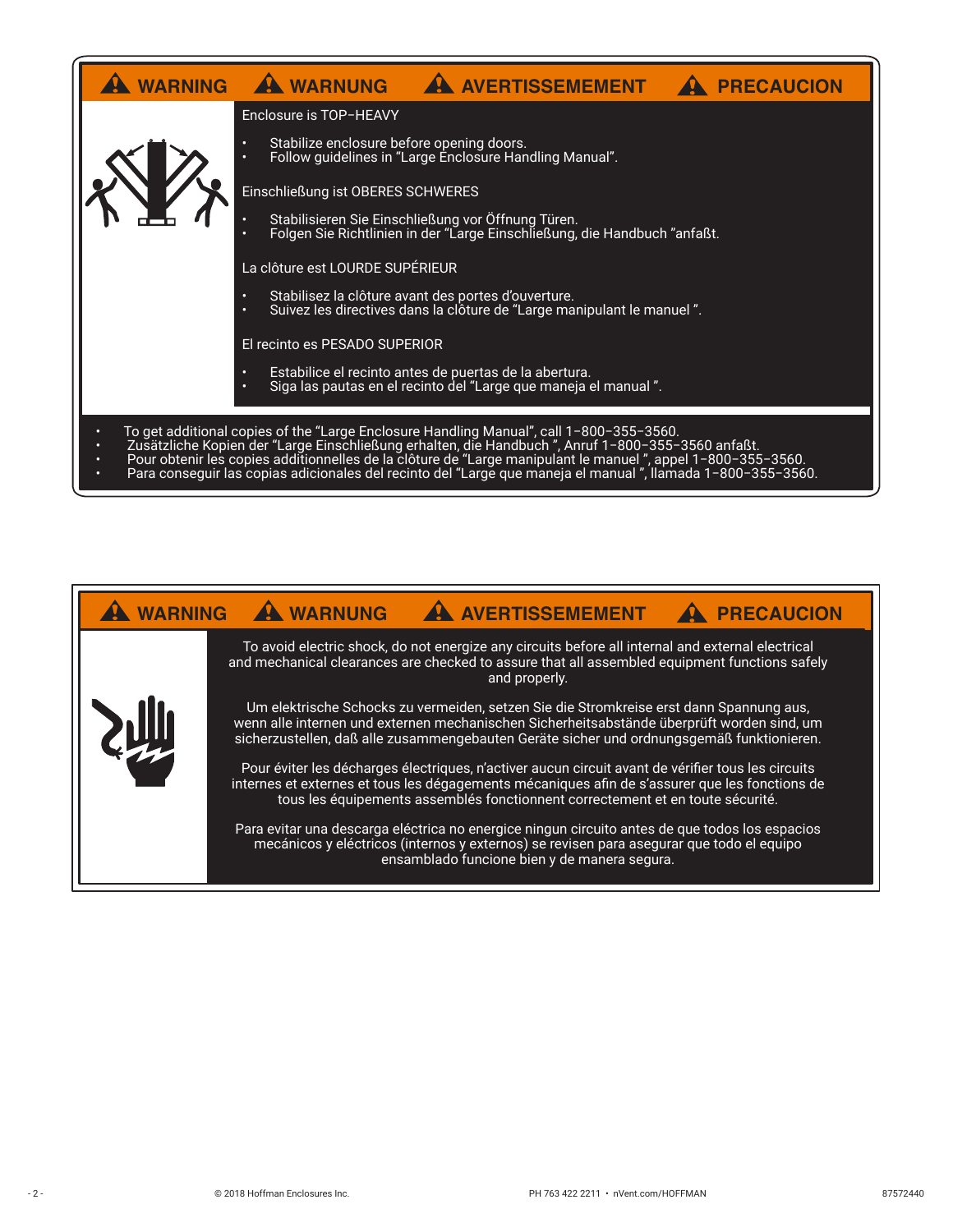## **Maintenance / Cleaning Wartung / Reinigung Entretien / Nettoyage Mantenimiento / Limpieza**

#### **Notice:**

- Use of enclosure shall comply with manufacture's specification.
- Cleaning instructions shall comply with equipment manufacture's specification.
- Maintenance procedures and schedule shall follow equipment manufacture's specification.

# Hardware Kits

- Included with your Hoffman enclosure is a complete package of hardware for back panel installation. Also provided is all the necessary hardware for grounding the back panel and doors to the enclosure body.
- The proper installation procedures for grounding the doors, covers, and optional panels is included with the ground kits.
- Ground wires are available from Hoffman Enclosures. Consult the latest Hoffman Specifiers Guide.

# **Nachricht:**

- Gebrauch von Einschließung stimmt mit Spezifikation der Herstellung überein.
- Reinigung Anweisungen stimmen mit Spezifikation der Ausrüstung Herstellung überein.
- Wartung Verfahren und Zeitplan folgen Spezifikation der Ausrüstung Herstellung.

# Hardware−Pakete

- Für die Installation der Rückwand ist ein komplettes Hardware−Paket im Lieferumfang des Hoffman Gehäuses enthalten. Ferner werden alle Hardware− Bauteile mitgeliefert, die für die Erdung der Rückwand und Türen am Gehäuse erforderlich sind.
- Die korrekten Installationsverfahren für die Erdung der Türen, der Abdeckungen und der wahlweise freigestellten Verkleidungen wird mit den
- Grundinstallationssätzen umfaßt.
- Erdungsdrähte sind bei Hoffman Engineering erhältlich. Konsultieren Sie den Hoffman Specifiers Guide.

# **Notification:**

- L'utilisation de la clôture sera conforme aux spécifications de la fabrication.
- Les instructions de nettoyage seront conformes aux spécifications de la fabrication d'équipement.
- Les procédures et le programme d'entretien suivront les spécifications de la fabrication d'équipement.
- Kits D'Accessoires
- Un paquet complet d'accessoires pour l'installation du panneau arrière est fourni avec le meuble Hoffman. Est également fourni tout le matériel nécessaire de mise à la terre du panneau et des portes du corps du meuble.
- Les procédures d'installation appropriées pour fondre les portes, les couvertures, et les panneaux facultatifs est incluses avec les kits moulus.
- Les fils de mise à la terre sont disponibles à Hoffman Engineering. Consulter le guide des identificateurs Hoffman.

## **Aviso:**

- El uso del recinto se conformará con la especificación de la fabricación.
- Las instrucciones de la limpieza se conformarán con la especificación de la fabricación del equipo.
- Los procedimientos y el horario de mantenimiento seguirán la especificación de la fabricación del equipo.
- **Accesorios**
- Estos se incluyen en el enclaustro Hoffman y comprende en paquete con el equipo para la instalación del panel trasero. También se proporciona todo el equipo necesario para hacer tierra de las puertas del panel inferior al cuerpo del enclaustro.
- Los procedimientos de instalación apropiados para poner a tierra las puertas, las cubiertas, y los paneles opcionales se incluyen con los kits de tierra.
- Los cables de tierra están disponibles en Hoffman Engineering. Consulte la guia de Hoffman quelo especifica.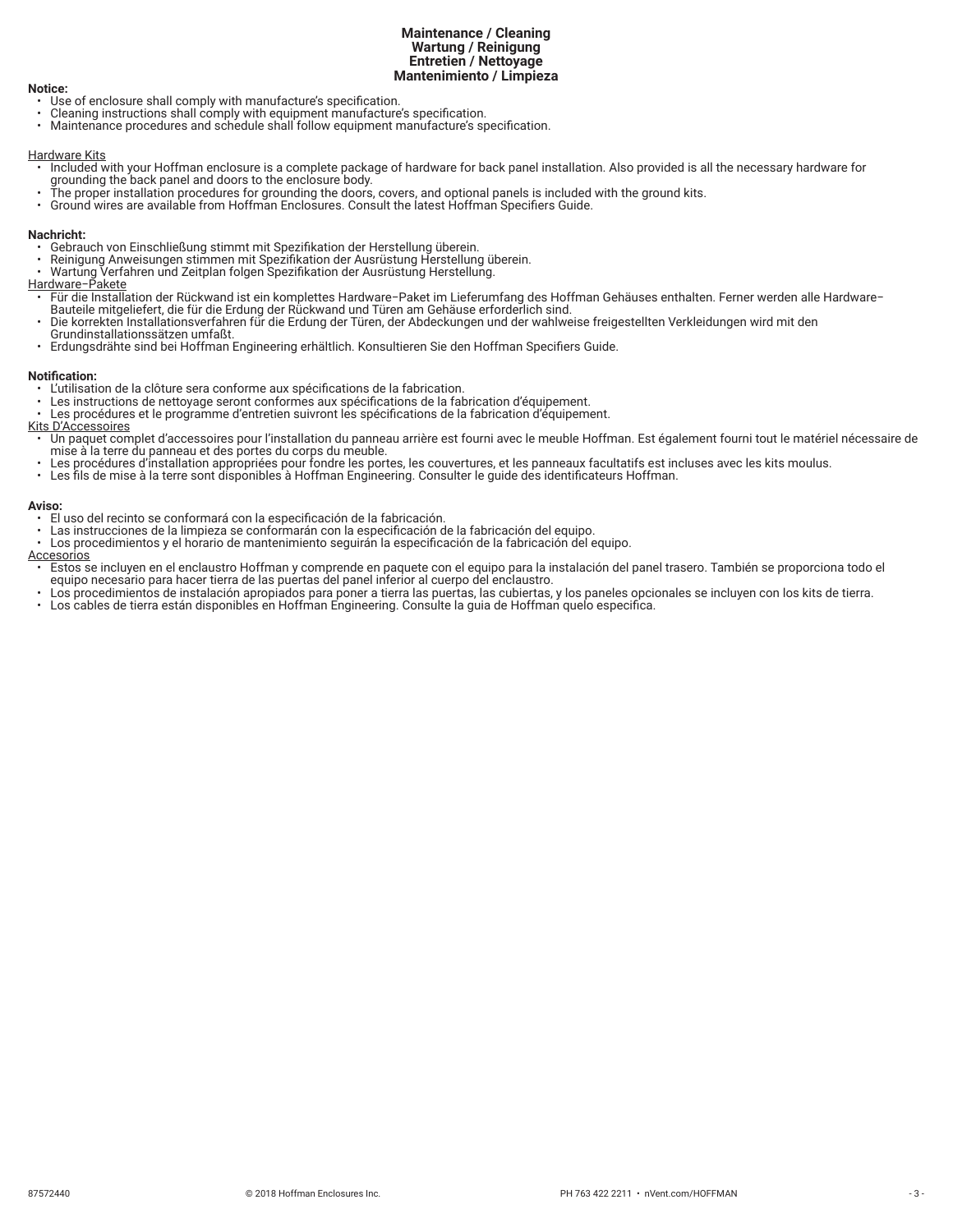# **NSF Certification NSF Bescheinigung Certification de NSF Certificación del NSF**

- \* To maintain NSF certification, there must be a minimum of six inches of clearance under the enclosure and the perimeter between enclosure back and mounting surface must be sealed with silicon rubber sealant. Also, replace lifting eyes with hole seals (order separately).
- \* Zwischen NSF Bescheinigung beibehalten, muß es ein Minimum von sechs Zoll Abstand unter der Einschließung geben und der Umkreis Einschließung Rückseite und Befestigungsfläche muß mit Silikongummidichtungsmittel versiegelt werden. Auch ersetzen Sie anhebende Augen durch Bohrung Dichtungen (Auftrag separat).
- \* Pour maintenir la certification de NSF, il doit y a six pouces au minimum de dégagement sous la clôture et le périmètre entre le dos de clôture et la surface de montage doit être scellé avec le mastic en caoutchouc de silicium. En outre, remplacez les yeux de levage par des joints de trou (ordre séparément).
- \* Para mantener la certificación del NSF, debe haber un mínimo de seis pulgadas de separación bajo recinto y el perímetro entre la parte posteriora del recinto y la superficie de montaje se debe sellar con el sellante del caucho del silicio. También, substituya los ojos de elevación por los sellos del agujero (orden por separado).

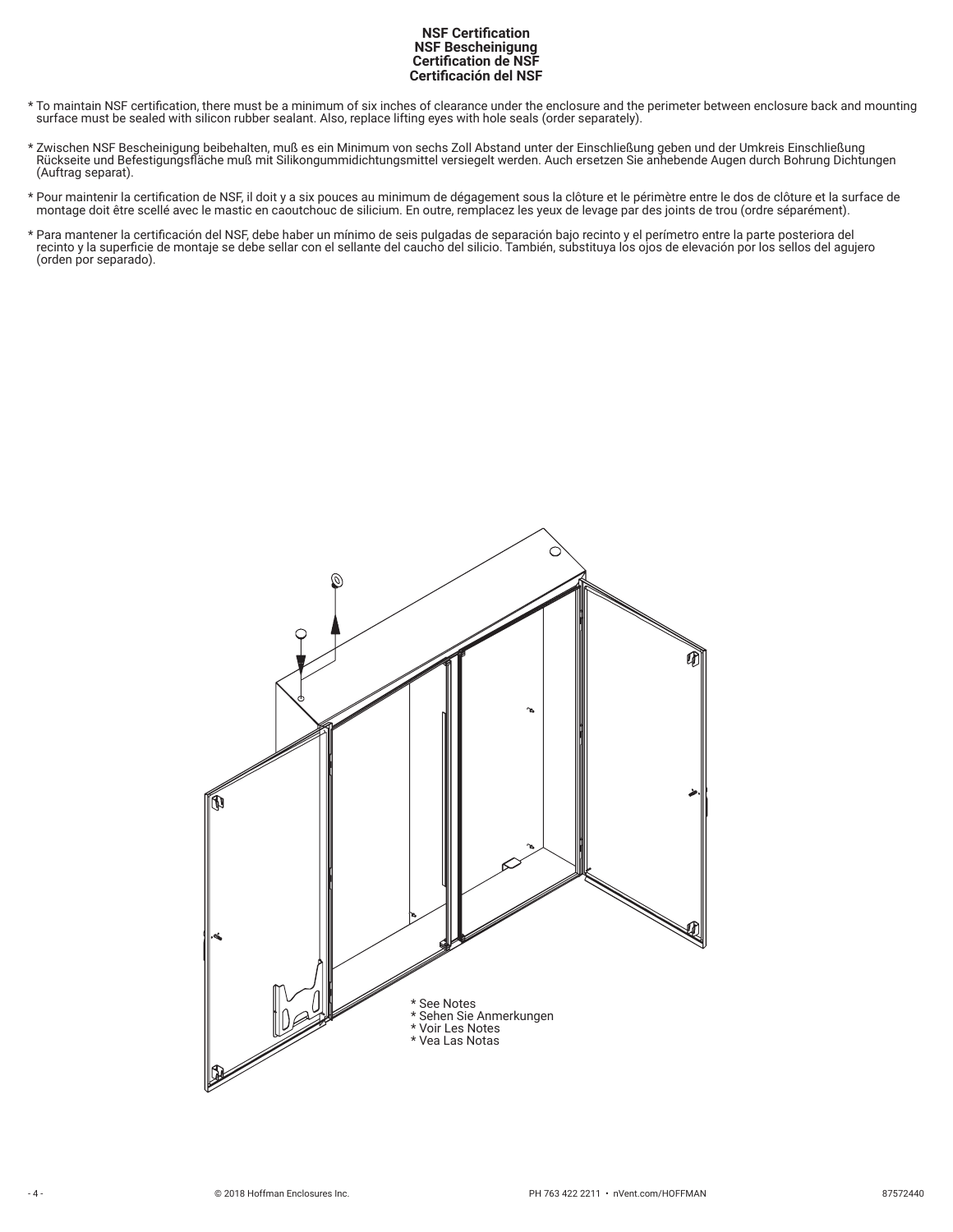# **English Enclosure Alterations**

Hoffman cannot assure the safety or effectiveness of any alterations or additions not made by Hoffman Enclosures Inc. However, the following information may be helpful. These instructions do not eliminate the need to consult with equipment manufacturers and to observe all regulatory agency procedures and safe practices to assure the proper electrical and mechanical function of Hoffman products in each particular application.

#### 1. **Mounting Instructions**

- a. Wall−mounted enclosures have either an internal mounting means or external mounting feet. Proper fasteners must be used in all mounting holes to secure the enclosure to the wall.
- b. Floor−mounted enclosures have floor−stands (legs) which include mounting plates. Proper fasteners must be used in all mounting holes to securely anchor the enclosure to the floor.

# 2. **Door Closing Adjustments**

a. Two door (floor mounted) The overlapping doors are factory−fitted to meet evenly at the top and bottom. If the floor under the enclosure is not level, the doors will not close evenly. In this case, place metal shims under the corners of the enclosure. The enclosure should be bolted in place with the doors closed to prevent tipping when installing shims. Shims under the right front corner will raise the right door. Shims under the left front corner will raise the left door. It is important that the doors meet evenly to insure a proper seal against liquids and dust. Be sure all mounting bolts are tightened securely.

#### 3. **PANEL INSTALLATION**

When the interior panel is being installed, it may be necessary to bend one or more mounting studs slightly to permit the panel to fit in place. Simply position the panel on the studs that line up properly and pry the other studs into position with a suitable screwdriver inserted through the panel holes.

#### 4. **PRINT POCKET**

The print pocket on the door can be inverted or removed entirely.

## 5. **REMOVING HINGE PINS FROM CONTINUOUS HINGES**

This is a difficult operation requiring at least two people. This procedure is best accomplished by using a small diameter punch to drive the hinge pin toward the bottom of the enclosure. When the hinge pin protrudes about two inches below the bottom hinge barrel, bend the end of the pin 180° so it is shaped like the letter "J". Use an electric or air powered vibrating hammer fitted with a tool which has a hole in the end to fit over the hinge pin, and drive the hinge pin out while<br>opening and closing the door. To install the hinge pin pins have one end chamfered, so be sure to start the chamfered end first when installing the pin.

#### **ACCESSORIES AND HARDWARE**

Hoffman cannot assure the safety or effectiveness of any alterations or additions not made in its plant.

Lock kits and latch kits are available for field or factory installation on many types of Hoffman enclosures. Lock kits provide key-locking capabilities. Latch kits permit rapid access to enclosure interiors while retaining the oil tight and dust tight features.

Louver plate kits provide ventilation in enclosures where internal heat is a problem.

Floor−stand kits for converting wall mounting enclosures to floor mounting are available for field or factory installation on single door NEMA 12 and NEMA 4 enclosures.

Drip shield kits are available for field or factory installation on single door and double door NEMA 12 enclosures.

Electrical interlocks provide a positive internal safety lockout on electrical enclosures while the enclosure contents are energized.

Swing−out panel kits provide a means of mounting gauges, switches, pilot lights and other components near the front of the enclosure.

Safety Lockouts protect personnel and equipment by enabling multiple padlocks to be installed on a de−energized switch.

Window kits are available for many types of Hoffman enclosures.

Corrosion inhibitors protect interior components of enclosures, wireway, consoles, etc. from corrosion. There are no coatings, oils, or greases to apply.

Hole seals are used to seal extra conduit openings, pushbutton holes, cutouts, etc. against dust, dirt, oil, and water.

Terminal kit assemblies provide an easy method to mount terminal blocks in many types of Hoffman enclosures.

Folding Shelves can be used to support instruments and test equipment.

Pedestals are used to provide floor mounting at a working height for small to medium size enclosures.

Standoffs are used for cleaning access on back side of enclosure.

Mounting foot kit is used for external wall−mounting.

Temperature Control options are available to provide an optimal environment for your controls. Options include louvers, filter fans, heat exchangers, air conditioners, and electric heaters.

Data Pocket Kits offer a convenient place for documentation.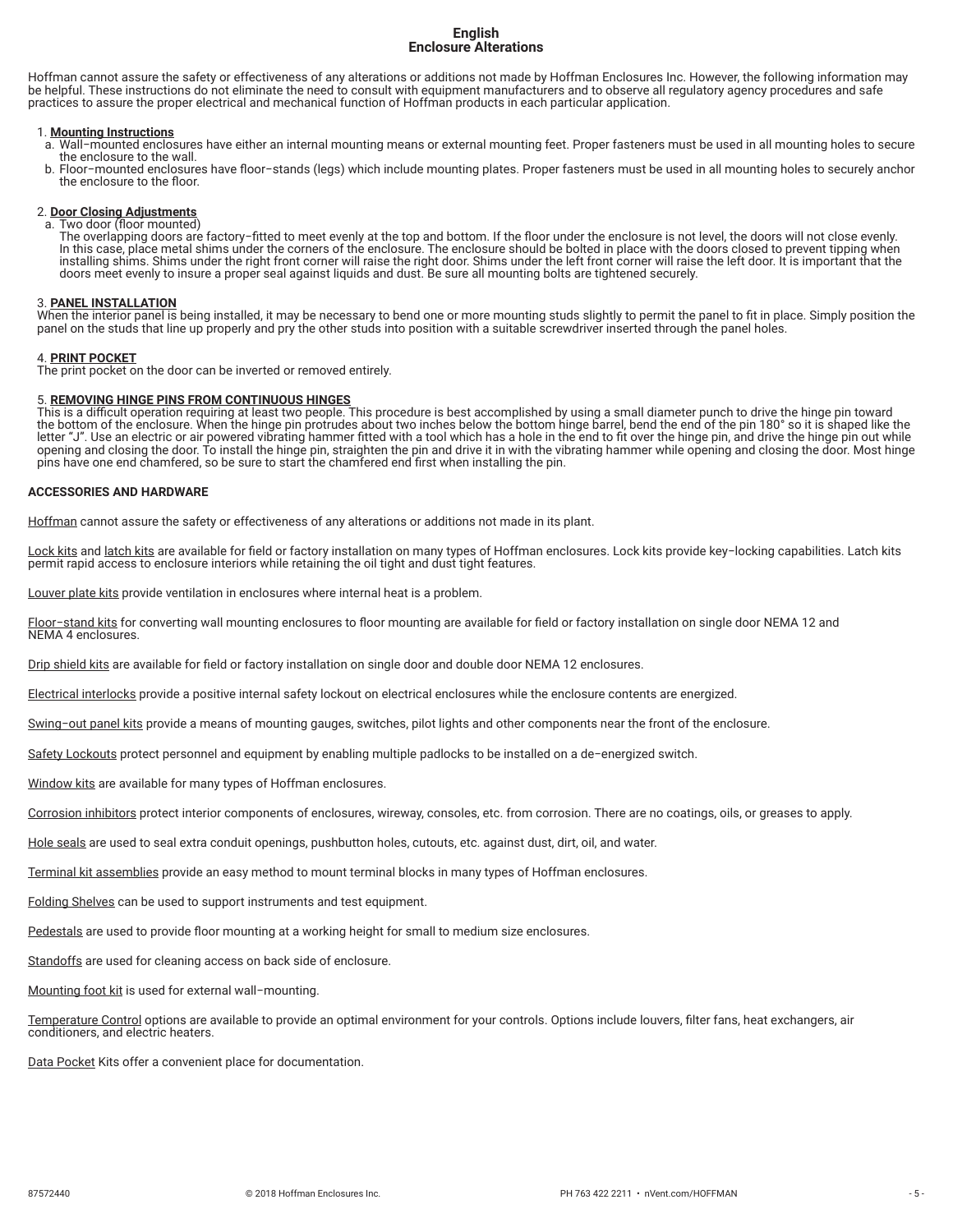# **Deutsch Einschließung Änderungen**

Hoffman kann nicht der Sicherheit oder der Wirksamkeit von irgendwelchen Änderungen oder von Hinzufügung versichern, die nicht von Hoffman Enclosures Inc. gebildet werden. Jedoch können die folgenden Informationen nützlich sein. Diese Anweisungen beseitigen nicht die Notwendigkeit, mit Geräteherstellern zu beraten und alle Verfahren und sichere Praxis der Aufsichtsbehörde zu beobachten, der korrekten elektrischen und mechanischen Funktion von den Hoffman Produkten in jeder bestimmten Anwendung zu versichern.

# 1. **Montageanleitung**

- a. Wall angebrachte Einschließungen haben irgendein Mittel einer interne Montage oder externe Montagefüße. Korrekte Befestiger müssen in allen Entlüftungslöchern benutzt werden, um die Einschließung an die Wand zu befestigen.
- b. Breiten Sie angebrachte Einschließungen haben Fußbodenstandplätze aus (Beine) die Montageplatten miteinschließen. Korrekte Befestiger müssen in allen Entlüftungslöchern benutzt werden, um die Einschließung am Fußboden sicher zu befestigen.

# 2. **Tür−Schließende Justagen**

a. Tür zwei (Fußboden angebracht) Die deckentüren werden Fabrik−gepaßt, um an der Oberseite und an der Unterseite gleichmäßig zu treffen. Wenn der Fußboden unter der Einschließung nicht waagerecht ausgerichtet ist, schließen die Türen nicht gleichmäßig. In diesem Fall Platzmetallmeßplättchen unter den Ecken der Einschließung. Die Einschließung sollte in Platz mit den Türen verriegelt werden, die geschlossen werden, um Neigen zu verhindern, wenn man Meßplättchen anbringt. Meßplättchen unter der rechten vorderen Ecke heben die rechte Tür an. Meßplättchen unter der linken vorderen Ecke heben die linke Tür an. Es ist wichtig, daß die Türen gleichmäßig treffen, um eine korrekte Dichtung gegen Flüssigkeiten und Staub zu versichern. Seien Sie sicher, daß alle Befestigungsbolzen sicher festgezogen werden.

## 3. **Installation Der Rückwand**

Wenn die Innenverkleidung angebracht wird, kann es notwendig sein, einen oder mehr Montagebolzen etwas zu verbiegen, um die Verkleidung zu ermöglichen, in Platz zu passen. Bringen Sie einfach die Verkleidung auf die Bolzen in Position, die richtig ausrichten und die anderen Bolzen in Stellung mit einem verwendbaren Schraubenzieher sich einmischen, der durch die Verkleidung Bohrungen eingesetzt wird.

# 4. **DruckTasche**

Die Drucktasche auf der Tür kann völlig umgekehrt werden oder entfernt werden.

# 5. **ENTFERNEN DER SCHARNIERSTIFTE VON DEN UNUNTERBROCHENEN SCHARNIEREN**

Dieses ist ein schwieriger Betrieb, der mindestens zwei Leute erfordert. Dieses Verfahren wird gut vollendet, indem man einen kleinen Durchmesserdurchschlag verwendet, um den Scharnierstift in Richtung zur Unterseite der Einschließung zu fahren. Wenn der Scharnierstift ungefähr zwei Zoll unter dem unteren Scharnierfaß hervorsteht, verbiegen Sie das Ende des Stiftes 1805, also wird er wie das Buchstabe "J "geformt. Verwenden Sie ein elektrisches oder lüften Sie den angetriebenen vibrierenden Hammer, der mit einem Werkzeug gepaßt wird, das eine Bohrung im über hat dem Scharnierstift zu passen Ende, und fahren Sie den Scharnierstift heraus beim Öffnen und Schließen der Tür. Um den Scharnierstift anzubringen, richten Sie den Stift gerade und fahren Sie ihn innen mit dem vibrierenden Hammer beim Öffnen und Schließen der Tür. Die meisten Scharnierstifte haben ein Ende, das abgeschrägt wird, also sind sicher, das abgeschrägte Ende zuerst zu beginnen, wenn sie den Stift anbringen.

# **ZUSATZGERÄTE UND KLEINTEILE**

Verriegelung Installationssätze und Verriegelung Installationssätze sind für Feld− oder Fabrikinstallation auf vielen Arten Hoffman Einschließungen vorhanden. Verriegelung Installationssätze liefern die Schlüssel−Blockierung von von Fähigkeiten. Verriegelung Installationssätze ermöglichen schnellen Zugang zu den Einschließung Inneren, beim des Öls fest behalten und wischen feste Eigenschaften ab.

Luftschlitzplatte Installationssätze liefern Ventilation in den Einschließungen, in denen interne Hitze ein Problem ist.

Fußbodenstandplatzinstallationssätze für umwandelnde Wandmontageeinschließungen zur Fußbodenmontage sind für Feld− oder Fabrikinstallation auf einzelnen Tür NEMA 12 und NEMA 4 Einschließungen vorhanden.

Tropfenfängerschildinstallationssätze sind für Feld− oder Fabrikinstallation auf einzelner Tür und doppelten Tür NEMA 12 Einschließungen vorhanden.

Elektrische Sicherheitskreise stellen eine positive interne Sicherheit Aussperrung auf elektrischen Einschließungen zur Verfügung, während der Einschließung Inhalt angezogen wird.

Ausschwenkbare Verkleidung Installationssätze liefern Mittel der Montagelehren, der Schalter−, Dauerflammen und anderer Bestandteile nahe der Frontseite der Einschließung.

Sicherheit Aussperrungen schützen Personal und Ausrüstung, indem sie mehrfachen padlocks ermöglichen, auf einen abgefallenen Schalter angebracht zu werden.

Fensterinstallationssätze sind für viele Arten Hoffman Einschließungen vorhanden.

Korrosion Hemmnisse schützen Innenbestandteile von Einschließungen, wireway, von Konsolen, von etc. vor Korrosion. Es gibt keine Schichten, Öle oder Fette zum zuzutreffen.

Bohrung Dichtungen werden benutzt, um Extrarohröffnungen, pushbutton Bohrungen, Ausschnitte, etc. gegen Staub, Schmutz, Öl und Wasser zu versiegeln.

Terminalinstallationssätze liefern eine einfache Methode, um Klemmenblöcke in viele Arten Hoffman Einschließungen anzubringen.

Faltende Regale können benutzt werden, um Instrumente und Testgerät zu stützen.

Untersätze werden benutzt, um Fußbodenmontage auf einer Arbeitshöhe für kleines zu den mittlere Größe Einschließungen zur Verfügung zu stellen.

Distanzhülsen werden für Reinigung Zugang auf Rückseite der Einschließung benutzt.

Montagefußinstallationssatz wird für externe Wand−Montage benutzt.

Temperaturreglerwahlen sind vorhanden, ein optimales Klima für Ihre Kontrollen zur Verfügung zu stellen. Wahlen schließen Luftschlitze, Filterventilatoren, Wärmeaustauscher, Klimaanlagen und elektrische Heizungen mit ein.

Daten−Pocket Installationssätze bieten einen bequemen Platz für Unterlagen an.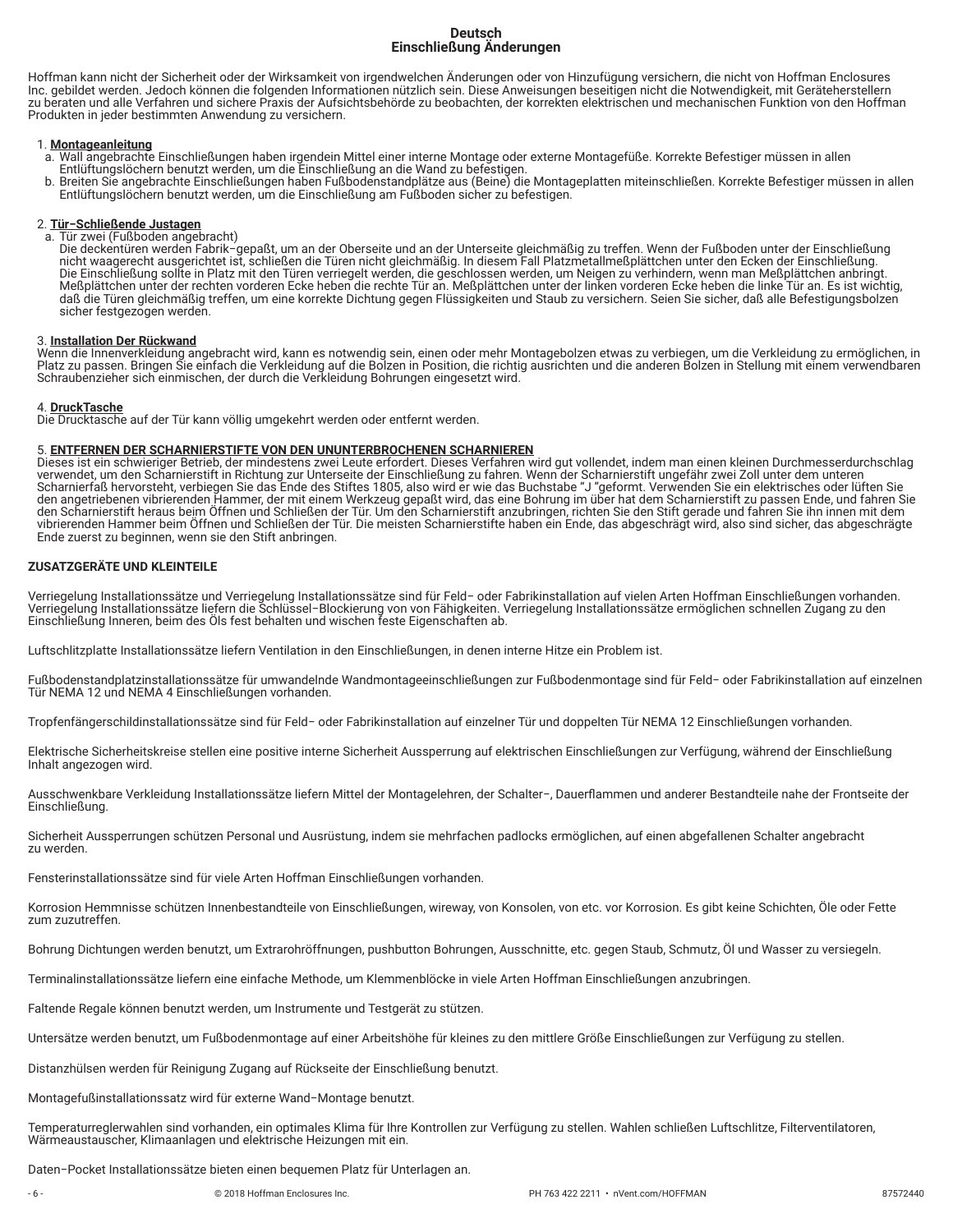## **Français Changements de Clôture**

Hoffman ne peut pas assurer la sûreté ou efficacité of aucun changement ou additions non faites par Hoffman Enclosures inc.. Cependant, l'information suivante peut être utile. Ces instructions n'éliminent pas la nécessité de consulter avec des fabricants d'équipement et d'observer procédures d'organisme de normalisation et pratiques tout le sûres d'assurer la fonction électrique et mécanique appropriée des produits de Hoffman dans chaque application particulière.

#### 1. **Instructions de montage**

- a. Murez les clôtures montées ont l'un ou l'autre des moyens internes d'un support ou des pieds externes de support. Des attaches appropriées doivent être employées en tous les trous de support pour fixer la clôture au mur.
- b. Les clôtures fixées au sol ont des stands de plancher (jambes) qui incluent des plats de support. Des attaches appropriées doivent être employées en tous les trous de support pour ancrer solidement la clôture au plancher.

# 2. **Ajustements Se fermants De Porte**

a. Porte deux (fixée au sol) Les portes de recouvrement usine−sont adaptées pour se réunir même au dessus et au bas. Si le plancher sous la clôture n'est pas de niveau, les portes ne se fermeront pas également. Dans ce cas−ci, cales en métal d'endroit sous les coins de la clôture. La clôture devrait être boulonnée en place avec les portes fermées pour empêcher incliner en installant des cales. Les cales sous le bon coin avant soulèveront la porte droite. Les cales sous le coin avant gauche soulèveront la porte gauche. Il est important que les portes se réunissent également pour assurer un joint approprié contre les liquides et la poussière. Soyez sûr que tous les boulons de fixation sont serrés solidement.

#### 3. **Installation du Panneau**

Quand le panneau intérieur est installé, il peut être nécessaire de plier un ou plusieurs goujons de fixation légèrement pour permettre au panneau d'aller en place. Placez simplement le panneau sur les goujons qui alignent correctement et soulèvent les autres goujons en l'place avec un tournevis approprié passé dans les trous de panneau.

# 4. **Poche D'Impression**

La poche d'impression sur la porte peut être inversée ou enlevée entièrement.

## 5. **ENLÈVEMENT DES GOUPILLES DE CHARNIÈRE DES CHARNIÈRES CONTINUES**

C'est une opération difficile exigeant au moins deux personnes. Ce procédé mieux est accompli en employant un petit poinçon de diamètre pour conduire la<br>goupille de charnière vers le fond de la clôture. Quand la goupille d l'extrémité de la borne 1805 ainsi elle est formée comme le "J de lettre ". Employez un électrique ou aérez le marteau vibrant actionné équipé d'un outil qui a un trou à la fin à adapter au−dessus de la goupille de charnière, et conduisez la goupille de charnière dehors tout en ouvrant et en fermant la porte. Pour installer la goupille de charnière, redressez la goupille et conduisez−la dedans avec le marteau vibrant tout en ouvrant et en fermant la porte. La plupart des goupilles de charnière ont une extrémité chanfreinée, ainsi soient sûres de commencer l'extrémité chanfreinée d'abord en installant la goupille.

#### **ACCESSOIRES ET MATÉRIEL**

Les kits de serrure et les kits de verrou sont disponibles pour l'installation de champ ou d'usine sur beaucoup de types de clôtures de Hoffman. Les kits de serrure fournissent clef−fermer des possibilités à clef. Les kits de verrou permettent l'accès rapide aux intérieurs de clôture tout en maintenant l'huile fortement et époussettent les dispositifs serrés.

Les kits de plat d'auvent fournissent la ventilation dans les clôtures où la chaleur interne est un problème.

Les kits de stand de plancher pour des clôtures convertissantes de support de mur au support de plancher sont disponibles pour l'installation de champ ou d'usine sur des clôtures simples de la NEMA 12 et de la NEMA 4 de porte.

Les kits de bouclier d'égouttement sont disponibles pour l'installation de champ ou d'usine sur simples la porte et les doubles clôtures de la NEMA 12 de porte.

Les couplages électriques fournissent un verrouillage interne positif de sûreté sur des clôtures électriques tandis que le contenu de clôture active.

Les kits swing−out de panneau fournissent des moyens des mesures de support, des lampes témoin de commutateur et et d'autres composants près de l'avant de la clôture.

Les verrouillages de sûreté protègent le personnel et l'équipement en permettant aux padlocks multiples d'être installés sur un commutateur déactivé.

Les kits de fenêtre sont disponibles pour beaucoup de types de clôtures de Hoffman.

Les inhibiteurs de corrosion protègent les composants intérieurs des clôtures, wireway, des consoles, etc. contre la corrosion. Il n'y a aucun enduit, pétrole, ou graisse à appliquer.

Des joints de trou sont utilisés pour sceller des ouvertures supplémentaires de conduit, des trous à bouton−poussoir, des coupes−circuit, etc. contre la poussière, la saleté, le pétrole, et l'eau.

Les kits terminaux fournissent une méthode facile pour monter les TB dans beaucoup de types de clôtures de Hoffman.

Des étagères se pliantes peuvent être employées pour soutenir les instruments et l'équipement d'essai.

Des piédestaux sont employés pour fournir le support de plancher à une hauteur de de travail pour des clôtures petites à moyennes de taille.

Des entretoises sont utilisées pour l'accès de nettoyage de l'arrière de la clôture.

Le kit de pied de support est employé pour le mur−support externe.

Les options de commande de température sont disponibles pour fournir un environnement optimal pour vos commandes. Les options incluent des auvents, des ventilateurs de filtre, des échangeurs de chaleur, des climatiseurs, et des réchauffeurs électriques.

Les kits de poche de données offrent un endroit commode pour la documentation.